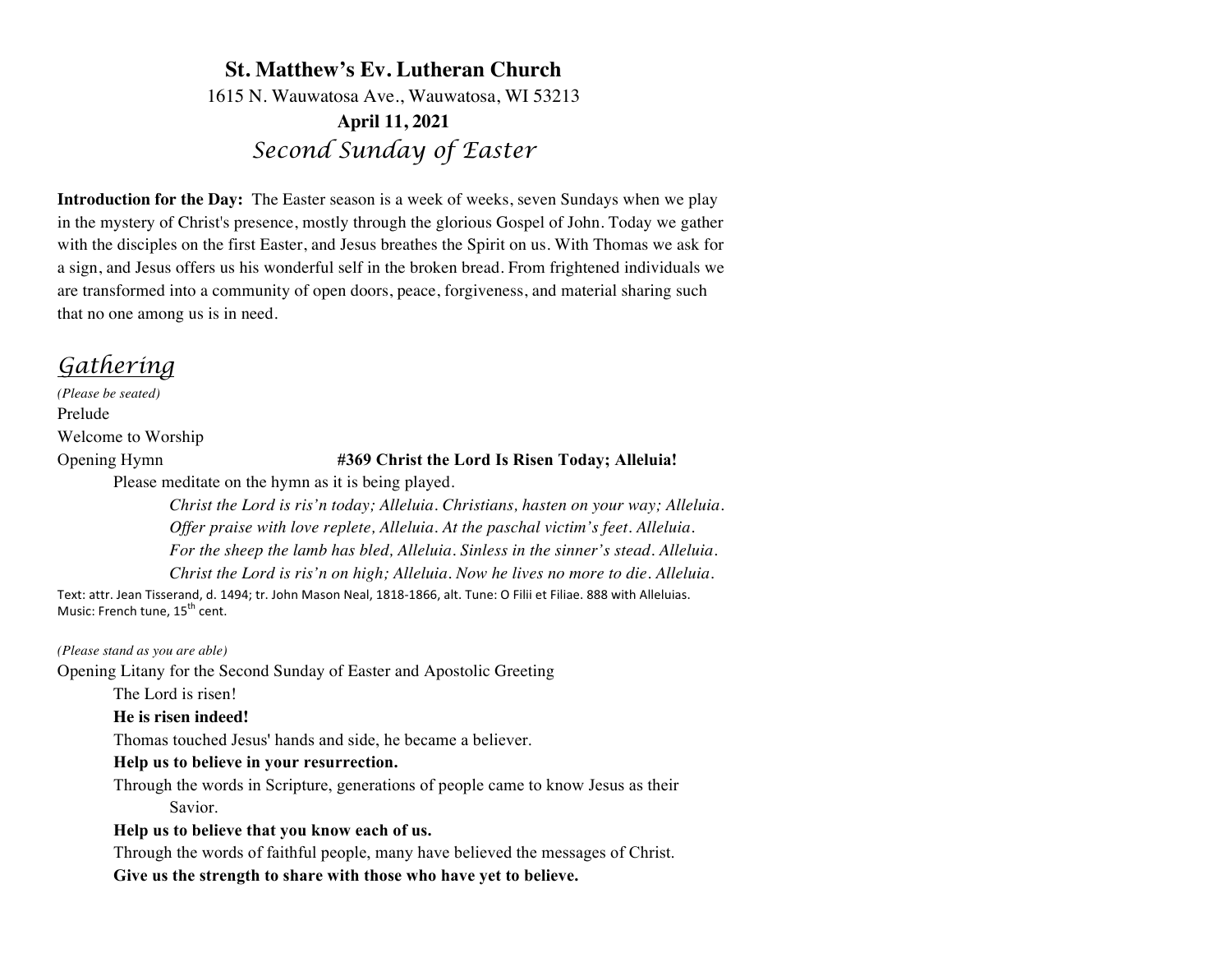The grace of our risen Savior, the love of God, and the communion of the Holy Spirit be with you all.

## **And also with you.**

## Prayer of the Day

Let us pray. Almighty God, with joy we celebrate the day of our Lord's resurrection. By the grace of Christ among us, enable us to show the power of the resurrection in all that we say and do, through Jesus Christ, our Savior and Lord, who lives and reigns with you and the Holy Spirit, one God, now and forever.

**Amen.**

## *Word*

*(Please be seated)*

First Reading Acts 4:32-35

*While the apostles testified to others about the resurrection of Jesus, the early Christian community shared what they owned or sold their possessions to help fellow believers who were in need.*

A reading from Acts, Chapter 4.

Now the whole group of those who believed were of one heart and soul, and no one claimed private ownership of any possessions, but everything they owned was held in common. With great power the apostles gave their testimony to the resurrection of the Lord Jesus, and great grace was upon them all.

There was not a needy person among them, for as many as owned lands or houses sold them and brought the proceeds of what was sold. They laid it at the apostles' feet, and it was distributed to each as any had need.

Word of God, word of life. **Thanks be to God.**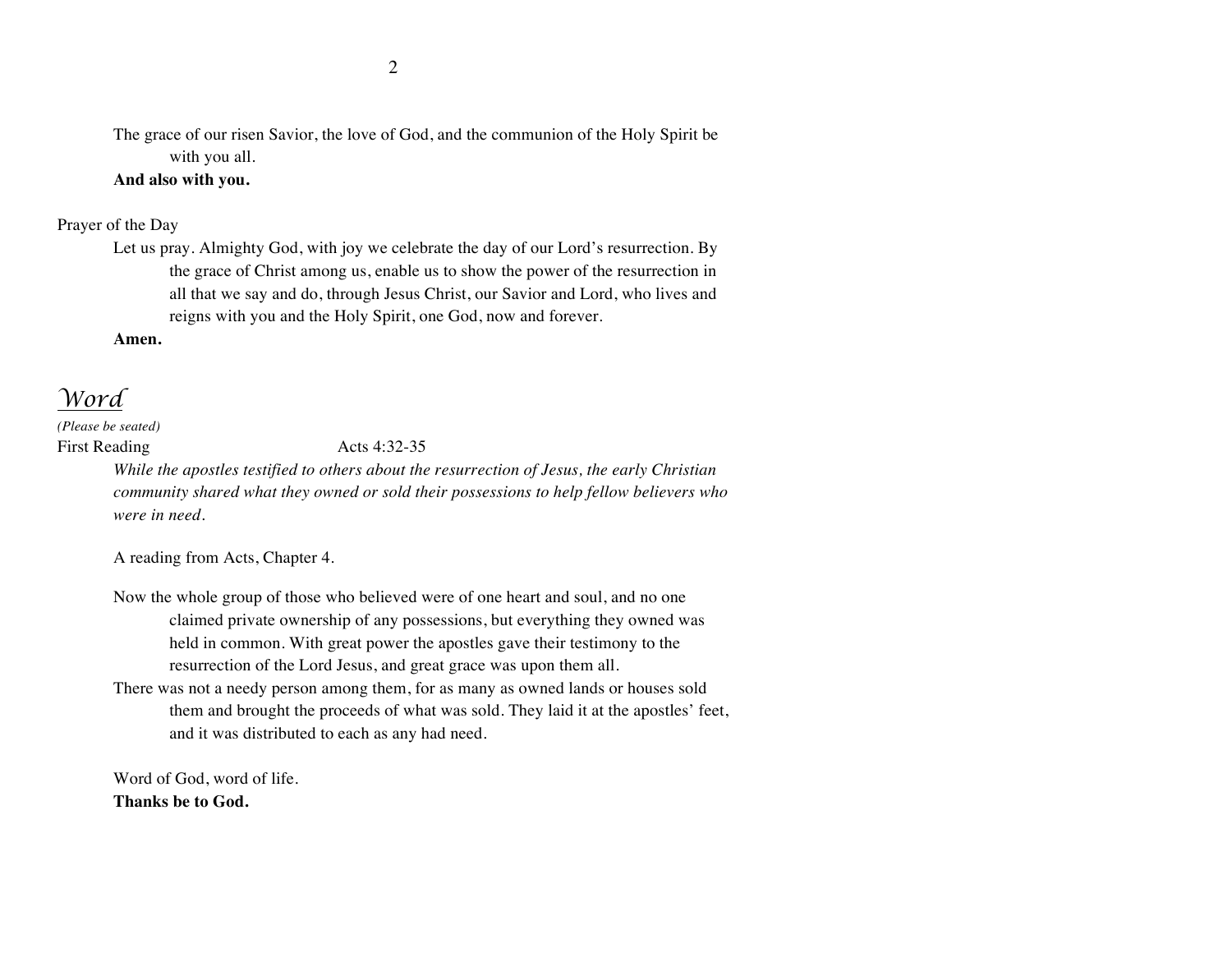## Psalm Psalm 133, Read Responsively *How good and pleasant it is to live together in unity.* (Ps. 133:1)

Let us read responsively from Psalm 133.

How good and how pleasant it is, when kindred live together in unity! It is like fine oil upon the head, flowing down upon the beard, upon the beard of Aaron,

flowing down upon the collar of his robe.

It is like the dew of Hermon flowing down upon the hills of Zion. For there the LORD has commanded the blessing: life forevermore.

Word of God, word of life. **Thanks be to God.**

Second Reading 1 John 1:1--2:2

*The opening of this letter serves as a reality check. The reality of God is light, but our confessed reality has been sin. God cleanses us from our sinful reality through Christ's death so that we live in fellowship with Christ and walk in God's light.*

A reading from  $1<sup>st</sup>$  John, Chapters 1 and 2.

- We declare to you what was from the beginning, what we have heard, what we have seen with our eyes, what we have looked at and touched with our hands, concerning the word of life—this life was revealed, and we have seen it and testify to it, and declare to you the eternal life that was with the Father and was revealed to us we declare to you what we have seen and heard so that you also may have fellowship with us; and truly our fellowship is with the Father and with his Son Jesus Christ. We are writing these things so that our joy may be complete.
- This is the message we have heard from him and proclaim to you, that God is light and in him there is no darkness at all. If we say that we have fellowship with him while we are walking in darkness, we lie and do not do what is true; but if we walk in the light as he himself is in the light, we have fellowship with one another, and the blood of Jesus his Son cleanses us from all sin. If we say that we have no sin, we deceive ourselves, and the truth is not in us. If we confess our sins, he who is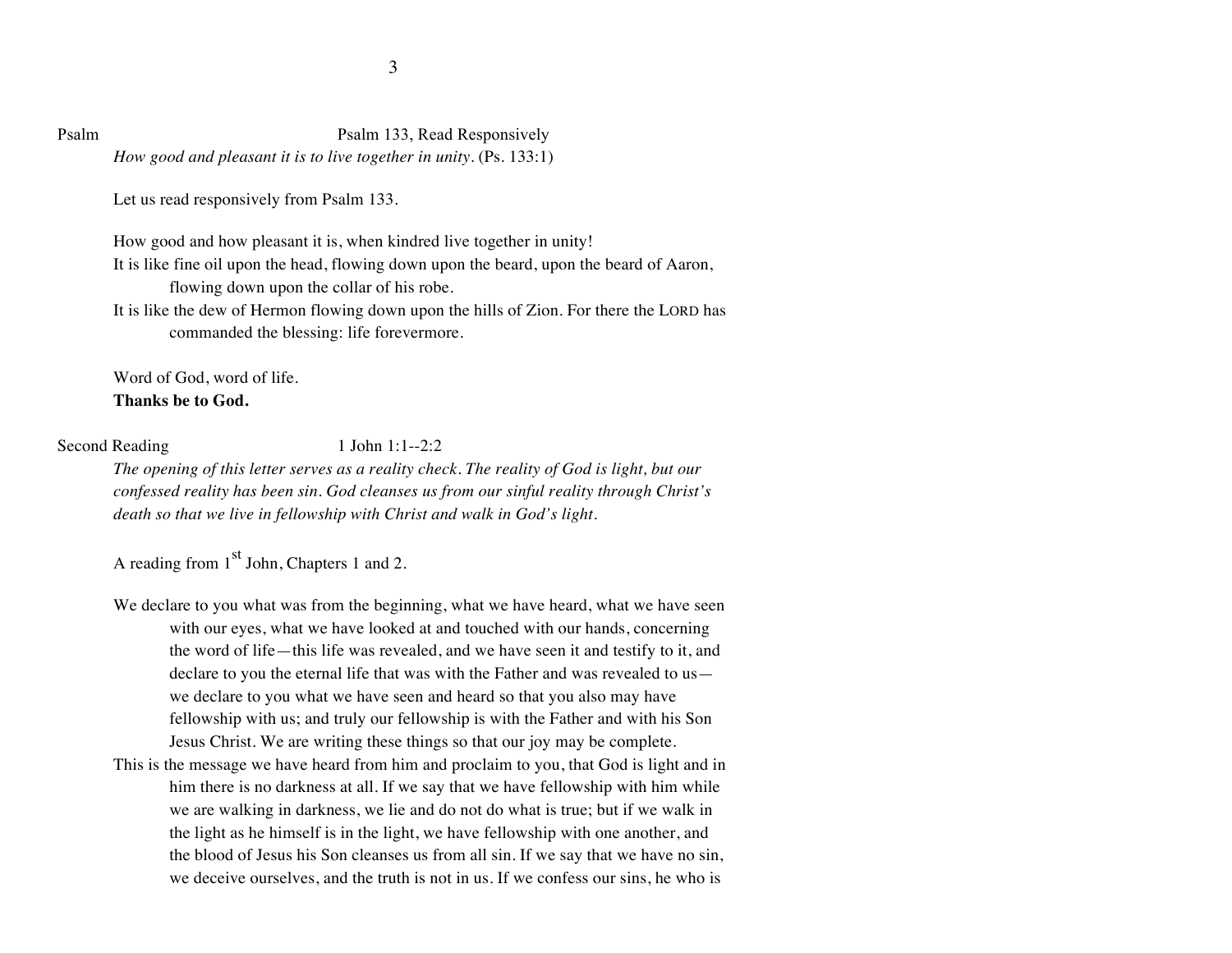faithful and just will forgive us our sins and cleanse us from all unrighteousness. If we say that we have not sinned, we make him a liar, and his word is not in us. My little children, I am writing these things to you so that you may not sin. But if anyone does sin, we have an advocate with the Father, Jesus Christ the righteous; and he is the atoning sacrifice for our sins, and not for ours only but also for the sins of the whole world.

Word of God, word of life. **Thanks be to God.**

## Gospel Acclamation **#386 O Sons and Daughters, Let Us Sing [Stanzas 4 & 5]**

Please meditate on the hymn as it is being played.

*Alleluia, Alleluia, Alleluia. That night the apostles met in fear; among them came their master dear, and said, "My peace be with you here." Alleluia When Thomas first the tidings heard, that they had seen the risen Lord, he doubted the disciples' word. Alleluia!*

*Alleluia, Alleluia, Alleluia.*

Text: attr. Jean Tisserand, d. 1494; tr. John Mason Neal, 1818-1866, alt. Tune: O Filii et Filiae. 888 with Alleluias. Music: French tune, 15<sup>th</sup> cent.

*(Please stand as you are able)*

Gospel John 20:19-31

*The story of Easter continues as the risen Lord appears to his disciples. His words to Thomas offer a blessing to all who entrust themselves in faith to the risen Lord.*

The Lord is risen!

**He is risen indeed!**

The holy gospel according to John, the  $20<sup>th</sup>$  chapter.

**Glory to you, O risen Lord!**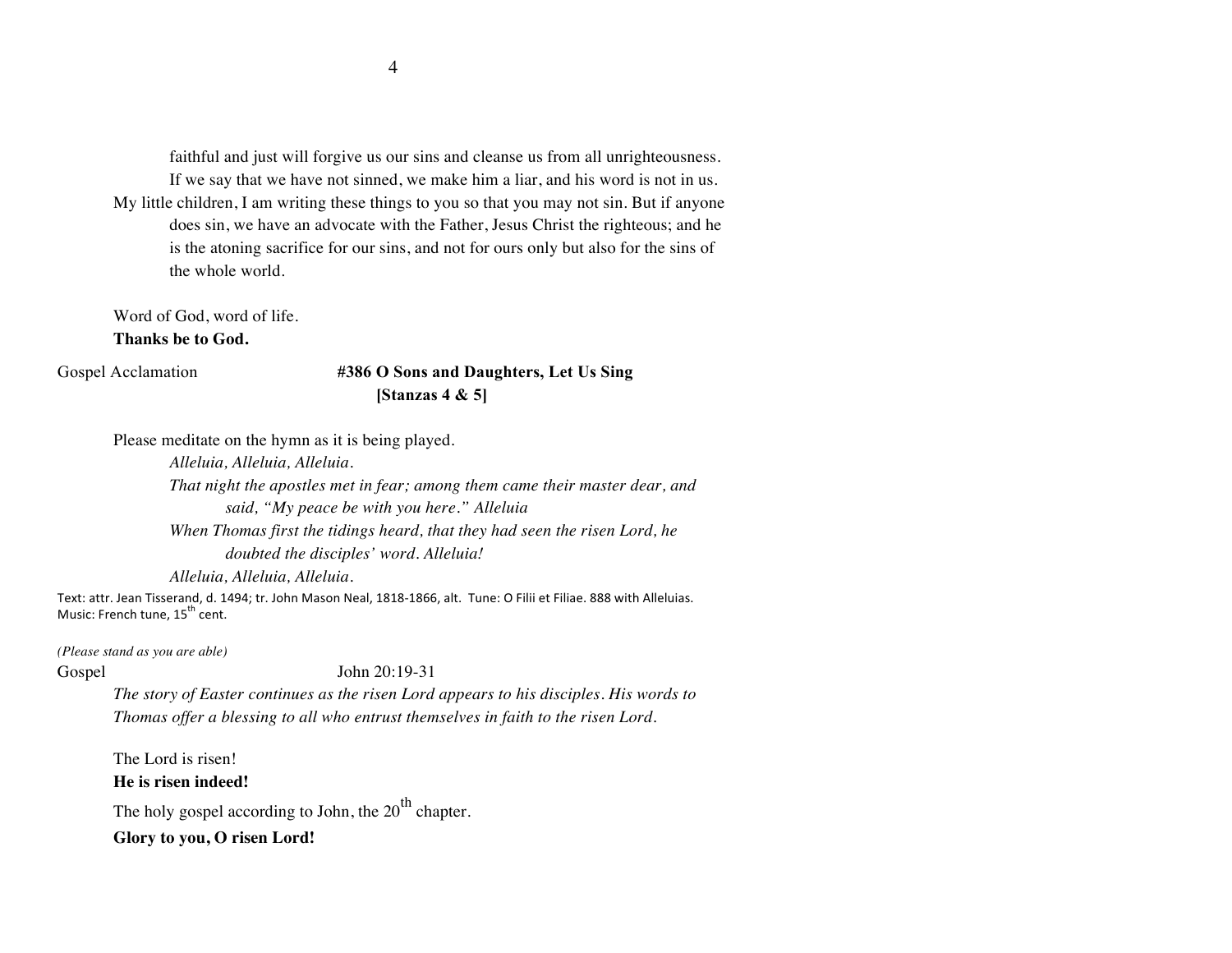- When it was evening on that day, the first day of the week, and the doors of the house where the disciples had met were locked for fear of the Jews, Jesus came and stood among them and said, "Peace be with you." After he said this, he showed them his hands and his side. Then the disciples rejoiced when they saw the Lord. Jesus said to them again, "Peace be with you. As the Father has sent me, so I send you." When he had said this, he breathed on them and said to them, "Receive the Holy Spirit. If you forgive the sins of any, they are forgiven them; if you retain the sins of any, they are retained."
- But Thomas (who was called the Twin), one of the twelve, was not with them when Jesus came. So, the other disciples told him, "We have seen the Lord." But he said to them, "Unless I see the mark of the nails in his hands, and put my finger in the mark of the nails and my hand in his side, I will not believe."
- A week later his disciples were again in the house, and Thomas was with them. Although the doors were shut, Jesus came and stood among them and said, "Peace be with you." Then he said to Thomas, "Put your finger here and see my hands. Reach out your hand and put it in my side. Do not doubt but believe." Thomas answered him, "My Lord and my God!" Jesus said to him, "Have you believed because you have seen me? Blessed are those who have not seen and yet have come to believe."
- Now Jesus did many other signs in the presence of his disciples, which are not written in this book. But these are written so that you may come to believe that Jesus is the Messiah, the Son of God, and that through believing you may have life in his name.

This is the Gospel of the Lord for you this day. **Praise to you, O risen Christ.**

*(Please be seated)* Sermon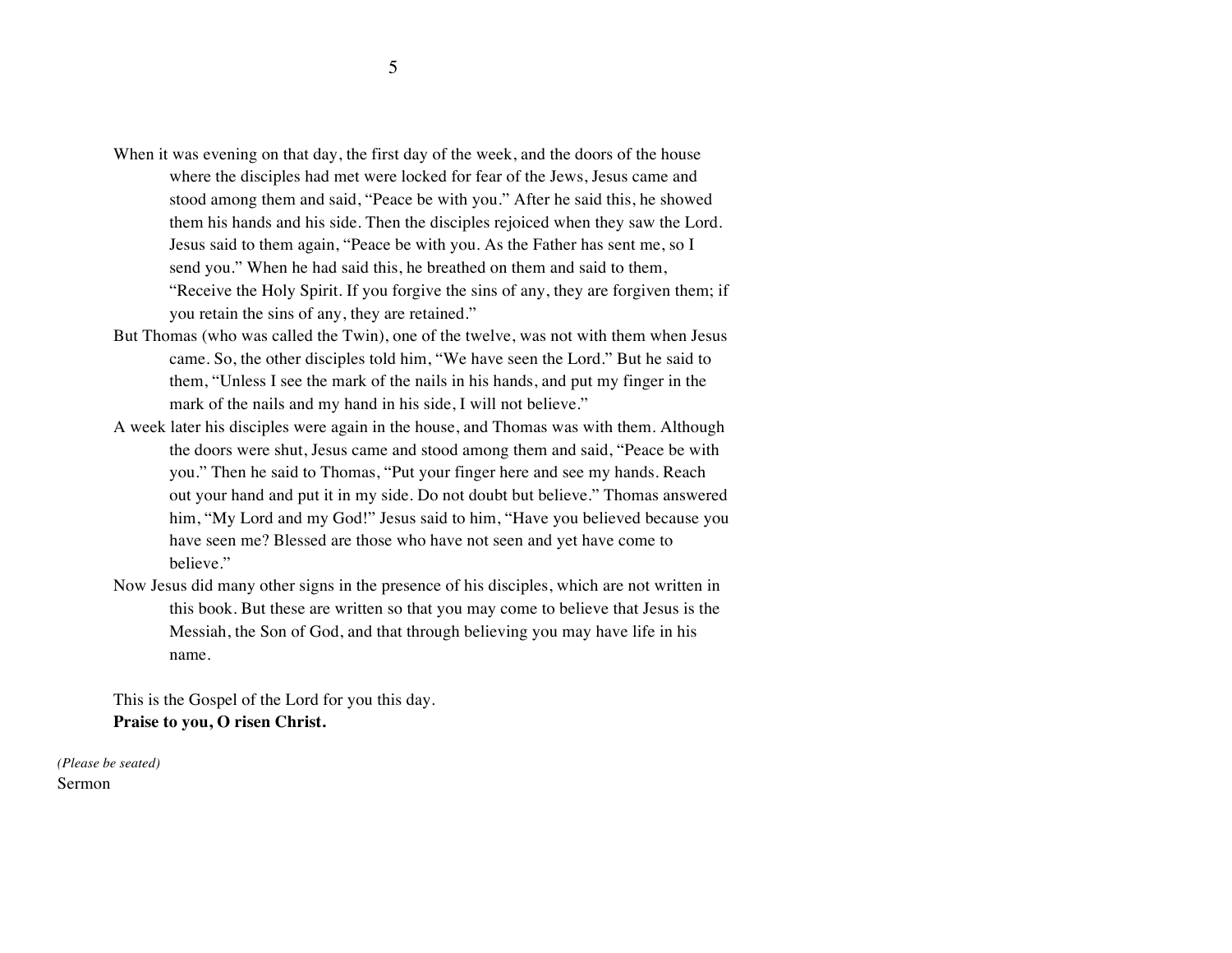## Hymn of the Day **#386 O Sons and Daughters, Let Us Sing [Stanzas 7 & 8]**

Please meditate on the hymn as it is being played.

*Alleluia, Alleluia, Alleluia. No longer Thomas then denied; he saw the feet, the hands, the side; "You are my Lord and God!" he cried. Alleluia! How blest are they who have not seen, and yet whose faith has constant been, for* 

*they eternal life shall win. Alleluia!*

*Alleluia, Alleluia, Alleluia.*

Text: attr. Jean Tisserand, d. 1494; tr. John Mason Neal, 1818-1866, alt. Tune: O Filii et Filiae, 888 with Alleluias. Music: French tune, 15<sup>th</sup> cent.

*(Please stand as you are able)* Profession of Faith Nicene Creed

**We believe in one God, the Father, the Almighty, maker of heaven and earth, of all that is, seen and unseen.**

**We believe in one Lord, Jesus Christ, the only Son of God,** 

**eternally begotten of the Father, God from God,** 

**Light from Light, true God from true God,** 

**begotten, not made, of one Being with the Father;** 

**through him all things were made.**

**For us and for our salvation** 

**he came down from heaven,** 

**was incarnate of the Holy Spirit and the virgin Mary**

**and became truly human.** 

**For our sake he was crucified under Pontius Pilate;** 

**he suffered death and was buried.** 

**On the third day he rose again in accordance with the scriptures;** 

**he ascended into heaven and is seated at the right hand of the Father.** 

**He will come again in glory to judge the living and the dead, and his kingdom will have no end.**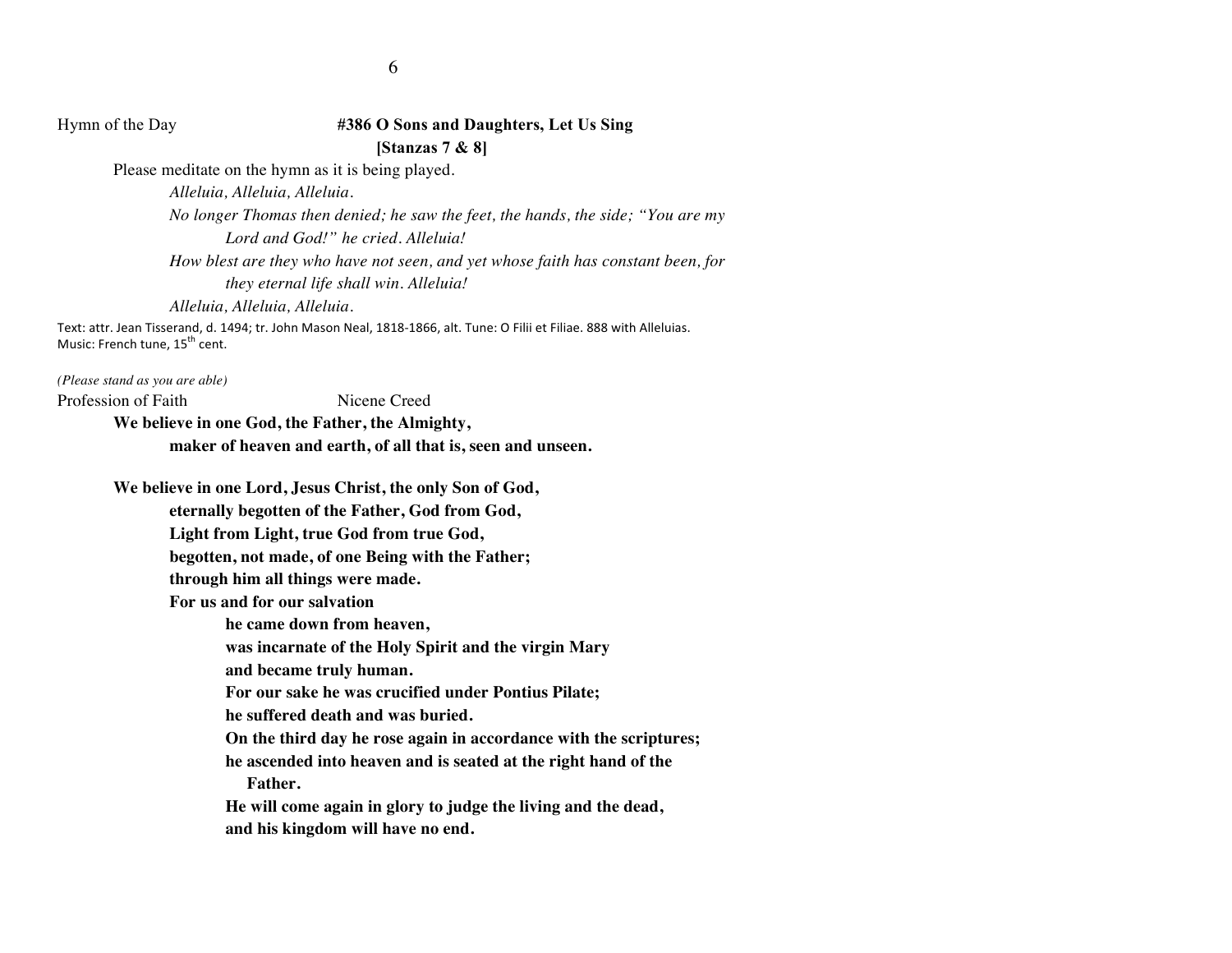**We believe in the Holy Spirit, the Lord, the giver of life, who proceeds from the Father and the Son, who with the Father and the Son is worshiped and glorified, who has spoken through the prophets. We believe in one holy catholic and apostolic church. We acknowledge one baptism for the forgiveness of sins. We look for the resurrection of the dead, and the life of the world to come. Amen.**

#### Prayers of Intercession

Alive in the risen Christ by the power of the Holy Spirit, we bring our prayers before God who promises to hear us and answer in steadfast love.

...We pray to the Lord. **Lord, hear our prayer.**

In the hope of new life in Christ, we raise our prayers to you, trusting in your neverending goodness and mercy; through Jesus Christ our Lord.

#### **Amen.**

The Peace of Christ

Jesus said: "Peace I leave with you; my peace I give to you. Do not let your hearts be troubled." The peace of the risen Lord be with you always.

#### **And also with you.**

## *Meal*

#### Offertory Prayer

Let us pray. Your son made himself known, O Father, proclaiming, by his very presence, your resurrection power. We offer these gifts, proclaiming, by their very presence, our love and praise. Through the same Jesus Christ our Lord.

#### **Amen.**